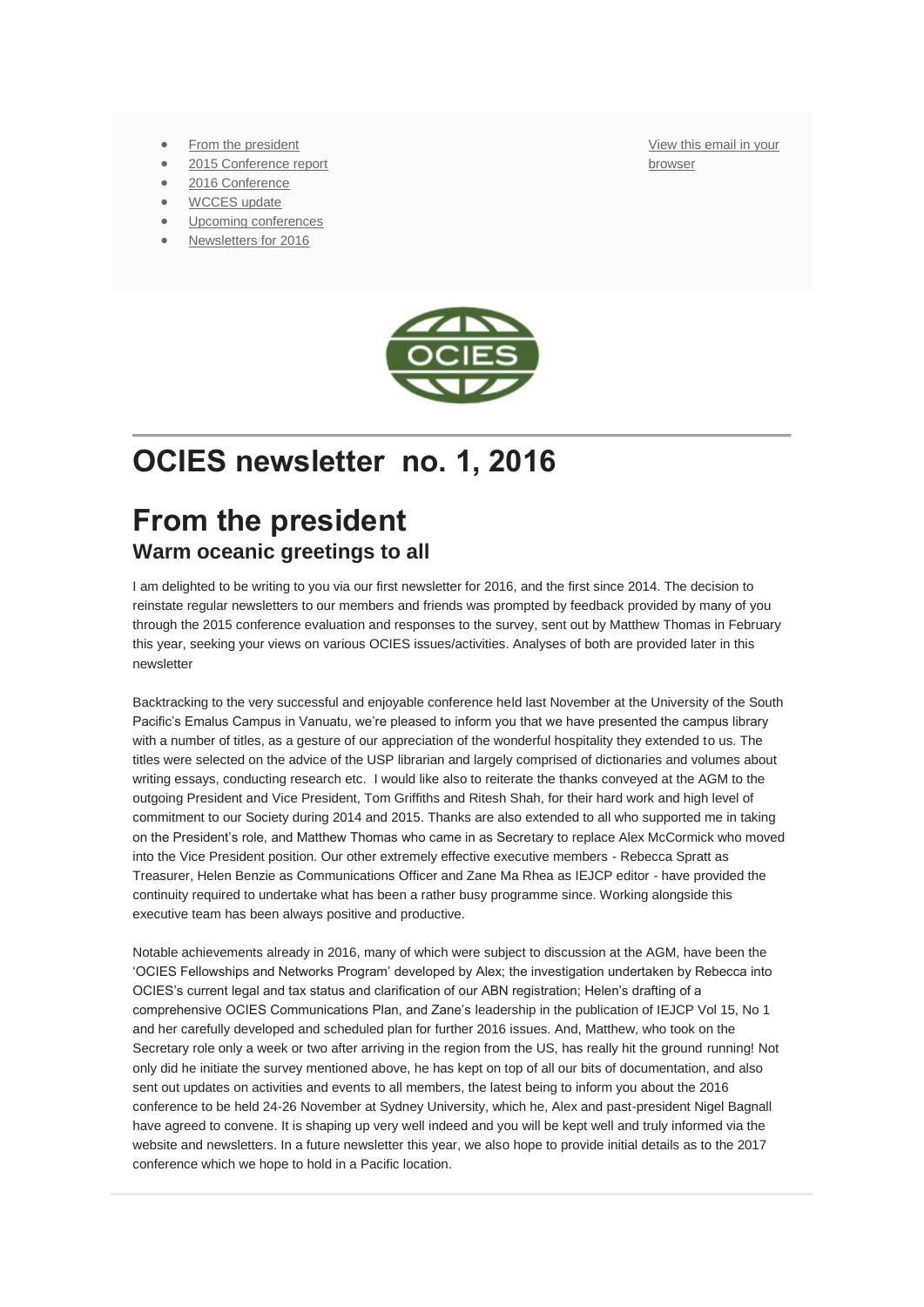Another aspect of OCIES executive committee activity has been regular interactions with the World Council of Comparative Education Societies (WCCES). Because of some apparent confusion during our last AGM about what WCCES is, OCIES's connection to it, and the reported tensions within the organisation currently, we decided to include a brief section titled 'WCCES Update' in each newsletter (see below). Our most pressing concern with WCCES in the last week or two was the recent discovery that the documentation provided early in 2015 about our change of name, from ANZCIES to OCIES, had not been incorporated into their records. Our Exec members had done everything required, the World Council had not. Having now received very helpful responses from the WCCES webmaster and the Historian, we are hopeful that what needs to happen in order for our Society to be properly named is now underway. With regard to WCCES, we are aware of quite a number of OCIES members who plan on attending the conference in Beijing, 22-26 August, and request that you contact either me [e.coxon@auckland.ac.nz](http://e.coxon@auckland.ac.nz/) or Ale[xalexandra.mccormick@sydney.edu.au](mailto:alexandra.mccormick@sydney.edu.au) so we have a complete list of who will be there ahead of organising an opportunity for a social gathering of as many OCIES members as can make it.

Being aware of how much information is to be included in this newsletter, I intended keeping this message brief, but …

Very best wishes Eve

## **2015 Conference report**

The 43rd conference of the regional CIE society, the first under the new name of OCIES, was held at the University of the South Pacific's (USP) Emalus Campus in Vanuatu from 3-6 November, 2015.

Given that one of the key motivations for the change of name was the members' wish for a name more representative of the region within which our society exists, and more inclusive of educationists from the many countries within Oceania, it was seen as important that the first conference under the new name also be the first held in a country other than Australia or New Zealand. The decision to pursue the possibility of holding it in Vanuatu was arrived at



early in 2015. While the advent of the devastating Cyclone Pam that struck Vanuatu in March created some delays in planning, the potential for the conference to contribute to post-cyclone recovery further affirmed the choice of Port Vila.

Also significant was the decision for the conference to be convened by a joint team from Vanuatu, New Zealand and Australia. The success of the conference demonstrates the value of establishing and building on strong relationships across the region.

The conference's theme and subthemes were developed with the intention of guiding the reinvigoration of CIE in Oceania. They reflected the convening committee's broad objectives:

• to revitalise our society by encompassing the diversity of issues, interests, perspectives and contexts represented in Oceania,

• to widen participation in and add depth to debates and dialogue about how CIE can contribute to education in the post-2015 era at global, regional and national levels.

Overall, the conference was very successful in achieving these objectives; see key details below. **Preparation**

Organisation had a later than desirable start due to delays in finalising the name change (from ANZCIES to OCIES), and in securing OCIES executive approval to proceed and to facilitate the establishment of a Conference page on the new OCIES website. The advent of Cyclone Pam also contributed to a later than normal start, as there was uncertainty as to the capacity of USP/Port Vila to host. The conference website pages were set up in late June and the call for papers went out early July.

Given that University of Auckland (UoA) was leading arrangements from a distance, two visits to Port Vila were necessary to make all the arrangements. Regular updates were provided via the website and a gmail account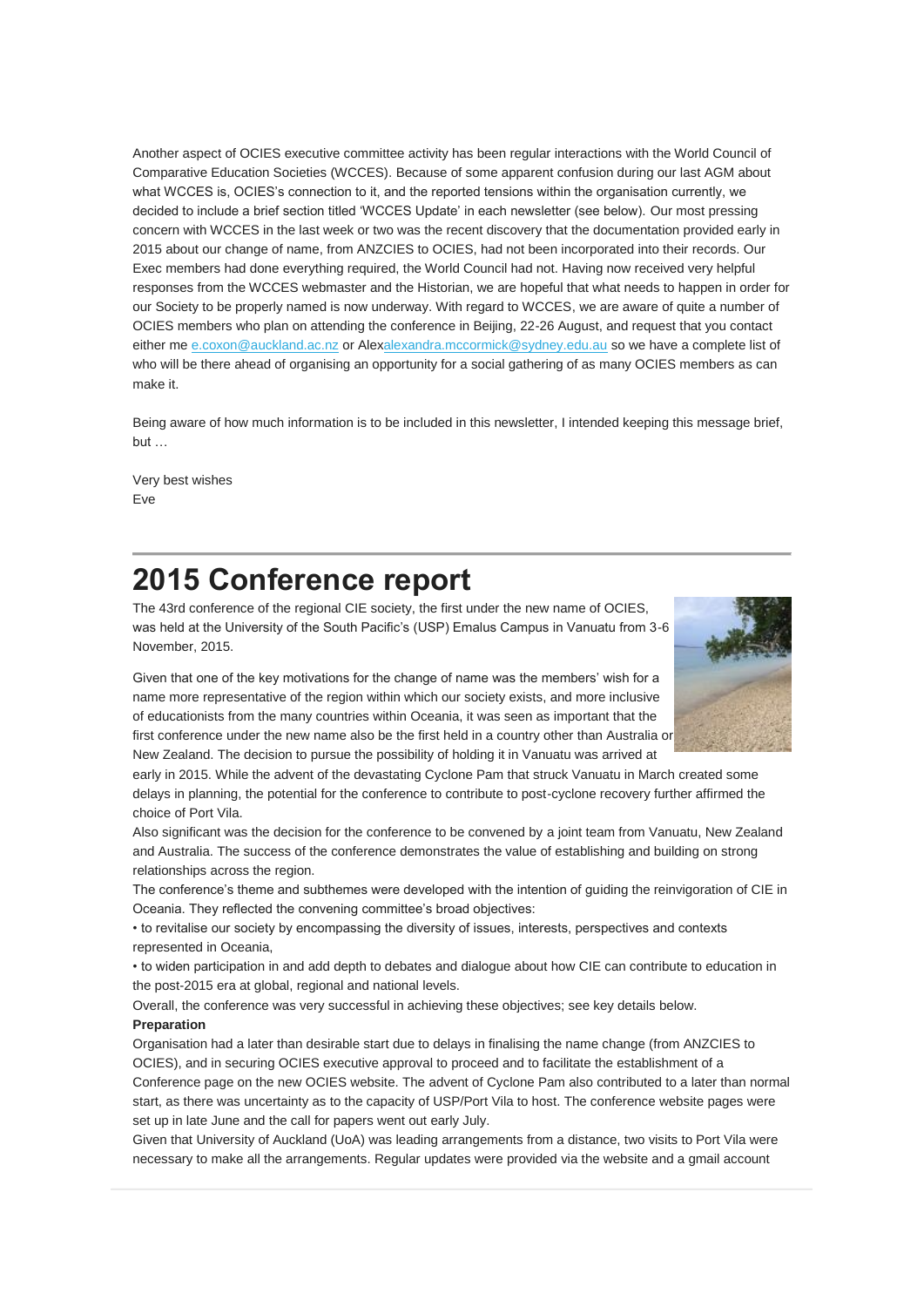#### established for support of the conference.

The unique nature of the conference arrangements, involving a partnership of three different institutions in three different countries as well as support from Vanuatu local education institutions and development partners, is noteworthy insofar as it signified the new era of OCIES as a more regional, inclusive society.

#### **Participation and Programme**

Overall, there were 100 registered attendees (understood to be the largest attendance at our regional CIE society's annual conference to date) of which 82 were fee paying. Our attendees represented institutions and organization from 11 different countries in total. Over 30% of attendees were from Pacific Island and other developing countries, and almost 25% were post-graduate students.

The three-day programme involved presentations delivered by a total of 76 people - mainly through parallel paper sessions but including keynotes, the invited language symposium, panel discussions, workshops and the closing plenary session; about 10 of the 76 presented in more than one format. The largest number of presenters (29) were based in Pacific Island countries (Vanuatu, Solomon Islands, Fiji, Tonga, Samoa, Cook Islands, PNG) representing various campuses of the University of the South Pacific, Solomon Islands National University, Ministries of Education, and a range of regional agencies and non-government organisations.The next most numerous grouping (25) comprised presenters based in Australia from a range of universities (Sydney, QUT, UNE, Melbourne, RMIT, Victoria Melbourne, Monash, South Australia, Wollongong, Sunshine Coast, Charles Sturt) and ACER. NZ presenters (18) came from five universities (Auckland, Canterbury, Victoria Wellington, AUT and Unitec). Both the Australian and NZ presenter groups included diverse ethnicities, with presentations addressing research in diverse locations. Although only a small number of presenters were based in institutions beyond Oceania, a reasonable proportion of papers (about 25%) presented research undertaken beyond Oceania; in Indonesia (x2), Maldives, Singapore/Malaysia, Nepal, Canada, Timor Leste (x3), Laos, Thailand (x2), China, USA.

The keynote addresses were presented by Associate Professor Kabini Sanga (Victoria University of Wellington), Dr Christine Fox (formerly of University of Wollongong) and Dr Seu'ula Johansson-Fua (University of the South Pacific). The programme also included an invited panel speaking on issues of Language in Vanuatu and a closing plenary session with invited speakers.

The conference was preceded by a workshop organised by the Vanuatu Ministry of Education and Training and the Australian/New Zealand supported Vanuatu Education Sector Programme, focused on issues of literacy and language.

#### **Sponsorship and Scholarships**

The Research Unit for Pacific and International Education (RUPIE) of UOA provided \$3500 sponsorship towards convening of the conference – funds were used to cover some management costs and some of the travel costs involved in organisational visits between Auckland and Vila. Six scholarships of \$500 plus registration fee were provided by the OCIES Executive, to emerging scholars selected through a competitive process. The Conference Convening team also provided 10 scholarships to Vanuatu-based educators from the Vanuatu Institute of Teacher Education, Vanuatu Institute of Technology, and the Vanuatu Ministry of Education. **Income and Expenditure**

The Conference was planned with the objective of breaking even, but a small surplus of \$615 was achieved. A total of \$27,000 revenue was collected which comfortably covered the various costs involved. Management costs were kept to a minimum; other than the \$1,000 Eventbrite processing fee all management work was done voluntarily or with RUPIE support. Major costs were travel and accommodation for keynotes, and additional costs of scoping visits due to convening the conference from a distance. Most conference expenditure fed directly into the local economy thus assisting with post-cyclone recovery.

#### **Participant Feedback**

A simple survey was sent out to all registered participants shortly after the conference. 53 people responded. Almost all respondents agreed with positive statements about the conference content, organisations, and indicated they would attend future conferences and recommend it to others. These results are shown in the chart below.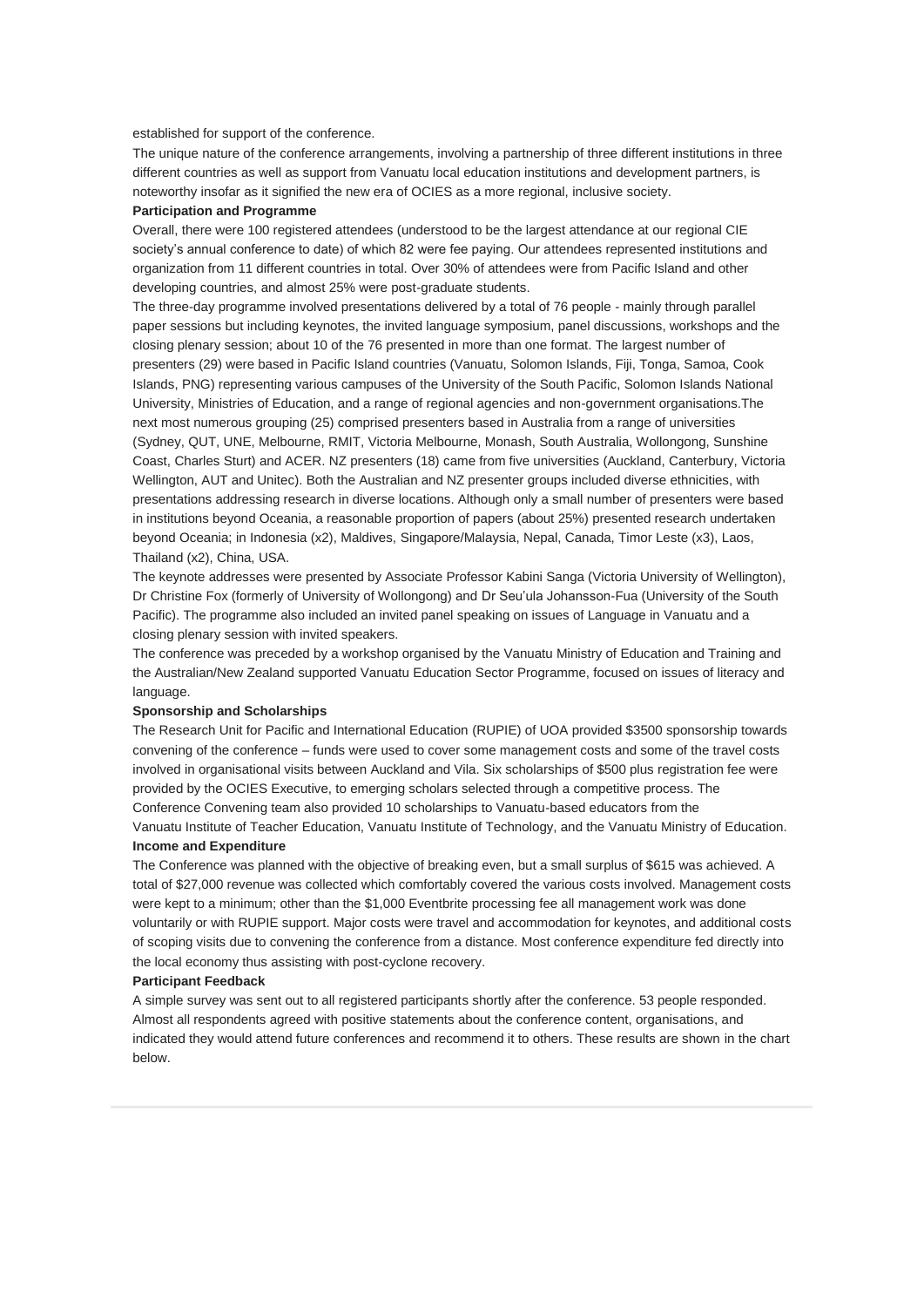

Just one respondent strongly disagreed with these statements and responded negatively to the other questions. Because no contact details were provided we have been unable to follow-up and seek to address this person's concerns.

The aspects of the conference that people most valued, from highest to lowest were:

- 1. Exposure to different perspectives or new research
- 2. Networking and informal interactions
- 3. The keynote speakers
- 4. The parallel sessions
- 5. The location
- 6. Presenting my research and getting feedback
- 7. The affordability of the Conference
- 8. Attending the OCIES AGM

We also asked open questions about what sessions interested participants the most and why and suggestions to improve future conference programmes. Sessions on language issues and literacy (9 respondents), the Keynote speakers (10 respondents) and sessions on Pacific education were the most popular (8 respondents). Several respondents (5) commented that they enjoyed the sessions with a strong research base the most and a further 8 respondents provided general comments to the effect that all sessions were useful and interesting. One respondent noted that some sessions did not have a very strong research base.

Of note from the suggestions for improving future conferences were several comments about increasing the outreach and promotion of OCIES, ensuring the outcomes of conferences are shared more widely and promoting the conferences more to enable more diverse participation. Several comments were made about needing to increase regular communication particularly to Pacific institutions and academics, and to find ways to include more 'novice' researchers and students. One respondent commented on the lack of representation of research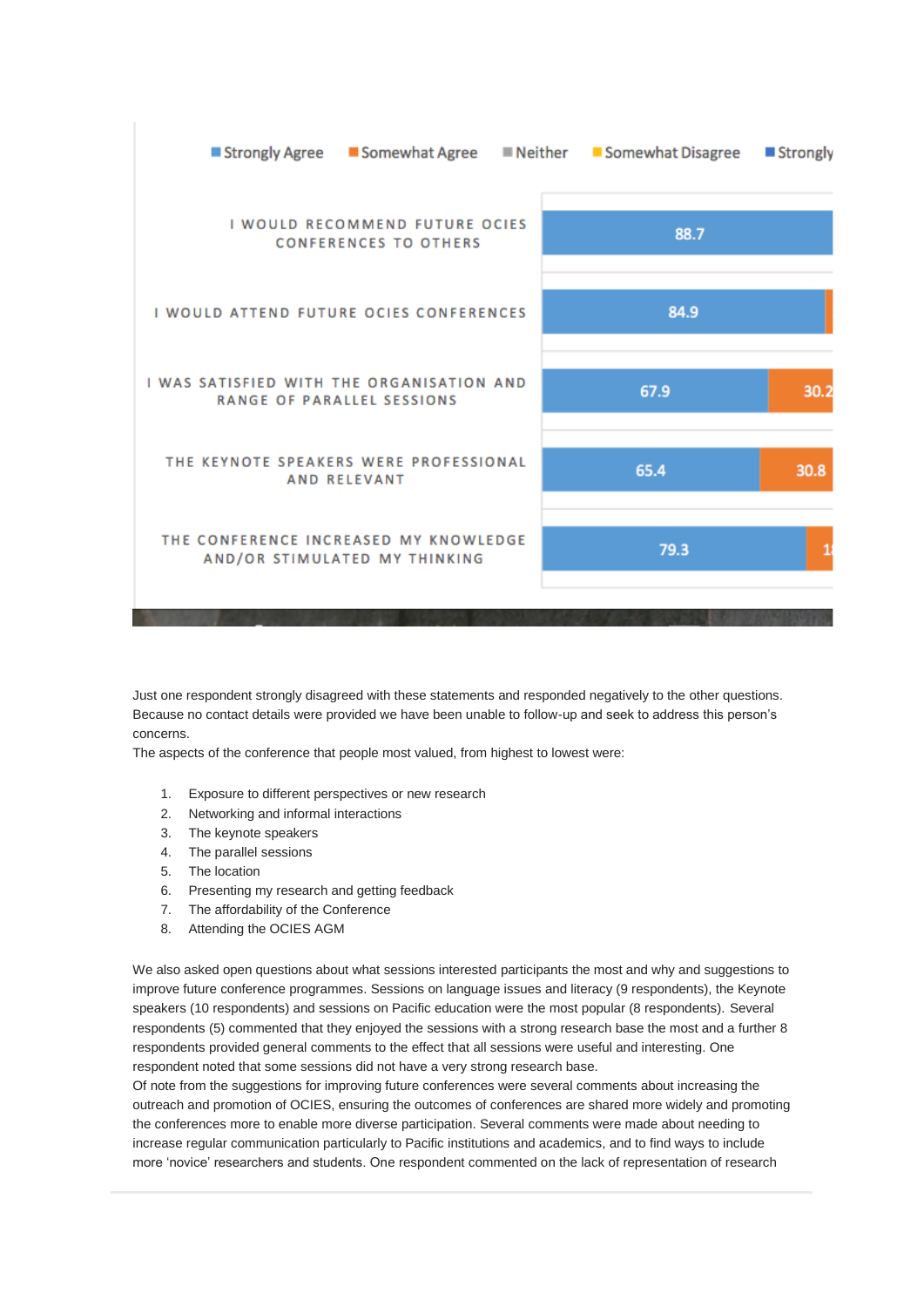from the Asia region and the need to ensure we communicate that OCIES does not exclude Asia. Several respondents commented on the value of having the conference in a Pacific location and the desire for this to continue. Other suggestions made were for more 'practical' sessions, inclusion of other media such as video/documentary, dedicated sessions for students, and opportunities for interaction with USP students or 'field trips' when in country.

*Eve Coxon & Rebecca Spratt,*

*On behalf of OCIES 2015 Conference Organising Committee Feburary 2016*

#### **2016 Conference**

**Exploring equity gaps in education: Toward unity, not uniformity**

44th Annual Conference of the Oceania Comparative and International Education Society (OCIES) University of Sydney, 24-26 November 2016

You will notice that we have managed to significantly lower the registration fees and provide more scholarships . For more details see the [Conference tab](http://www.ocies.org/conference) on the website

## **OCIES fellowships and networks program.**

OCIES has long promoted important exchanges of ideas and work between educators, researchers and education policy actors. It has served to bring together our contributions and develop our roles within the wider field of comparative and international education, and in doing so to link these with the World Congress of Comparative and International Education Societies. An aim of the OCIES Fellowships and Networks program is to make this role more proactive by providing the institutional and financial support to members to extend and increase the frequency of these endeavors. Individual researchers and/or groups of researchers will be facilitated to undertake collaborations or networking initiatives between institutions and OCIES members, thereby deepening these exchanges and relationships. The funding from the scheme is sourced from conference and membership fee surplus, and could be up to Aus\$5000. The number of fellowships and/or network support grants awarded each year will vary according to funds available and the quality of applications received. Application Requirements

- The Chief Investigator must submit a written proposal, of no more than two pages, that includes:
- Names of all participants, positions and institutions
- Program aims, proposed activities and full budget items. These could include, for example, a seminar, Master class and/or guest lectures or presentations
- Potential benefits to OCIES, potential for lasting impacts for the institutions involved and the advancement of the CIE field more broadly

Proposals should be submitted to the OCIES Secretary: [matthew.thomas@sydney.edu.au](mailto:matthew.thomas@sydney.edu.au) by 10 June 2016 to be reviewed by the incumbent OCIES executive committee. Funds must be used within the year of approval, by 30 June 2017, and a brief summary report submitted on completion.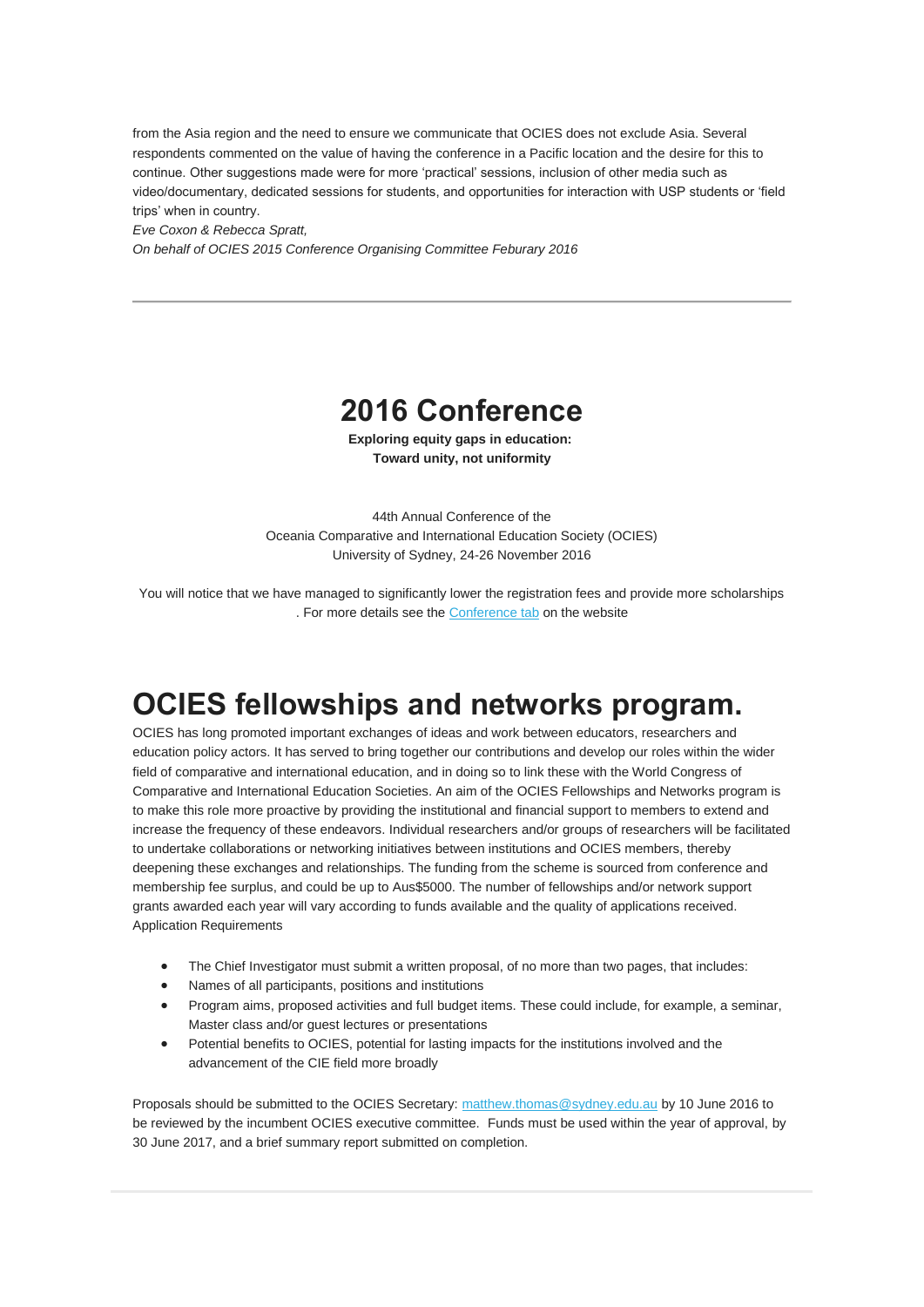Successful applicants must be OCIES members and register for the Journal as authors and reviewers.

# **WCCES update**

The World Council of Comparative Education Societies (WCCES) was established in 1970 as an umbrella organisation for four societies, with two broad goals: to advance education for international understanding in the interests of peace, intercultural co-operation, mutual respect among peoples and observance of human rights; and to improve education systems so that the right of all to education may be more fully realized. WCCES is affiliated with UNESCO as an NGO. WCCES has now grown to include 47 constituent societies. One of the key activities WCCES undertakes to advance its goals is the organisation of the World Congress of Comparative Education Societies, usually every three years. The 16<sup>th</sup> World Congress, 'Dialectics in Education: Comparative Perspectives' is to be held in Beijing this year, from 22-26 August.

OCIES (previously known as ANZCIES) has been a member society since 1983 when it became WCCES's second regional society. Since then our Society has made notable contributions to WCCES. Our contribution is evident in the extent to which prominent ANZCIES members, past and current, have been elected to key WCCES positions, such as President (Anne Hickling-Hudson, 2001-4) and Secretary-General (Christine Fox, 2005-2012). This contribution has continued with the appointment of OCIES member, Brian Denman, as current Secretary-General.

As a constituent member, OCIES is represented on the WCCES Executive Committee by its President who from time to time is consulted and/or asked for input on various issues and activities. So far in 2016, WCCES has called on OCIES and other member societies for input on three matters:

- First, to vote in the election of Member-at-Large for the recently re-established WCCES Bureau. Our Executive Committee (EC) members agreed we should support N'Dri Assie-Lumumba, Professor of Africana Studies at Cornell University and the then President of CIES, who was duly elected.
- Secondly, for OCIES's support of a letter penned by WCCES President, Carlos Torres, in response to a request by a number of member societies, urging the Turkish government to respect the academic freedom and democratic rights to protest of the "Academics for Peace". After discussion with the EC, the OCIES President added her signature to the letter.
- Thirdly, the completion of a survey on OCIES activities in 2015, to be included in the Annual Historical Report of the WCCES alongside information from each constituent society of the World Council.

The key event for which member societies', including OCIES, input will be required this year, will be associated with the Beijing Conference when voting for election of key officers (e.g President, Treasurer, Secretary-General ) will he held. Another key event held during the World Congress and open to all members of constituent societies is the Assembly called to discuss WCCES affairs. The Assembly has a consultative and advisory role and is presided over by the President.

Those OCIES members who attended the AGM held during our 2015 conference in Vanuatu will likely recall some discussion about current tensions within WCCES, arising from the change and renewal process the organization has undergone over the past 2-3 years. From the documentation distributed and/or posted during the months since, and information gleaned from informal discussion with those who are closer to the centre of things than current OCIES EC members, it appears that the challenges arising from attempts to make WCCES a more 'global' and inclusive organisation are being addressed appropriately.

Eve Coxon, OCIES President

## **Recent publications by members**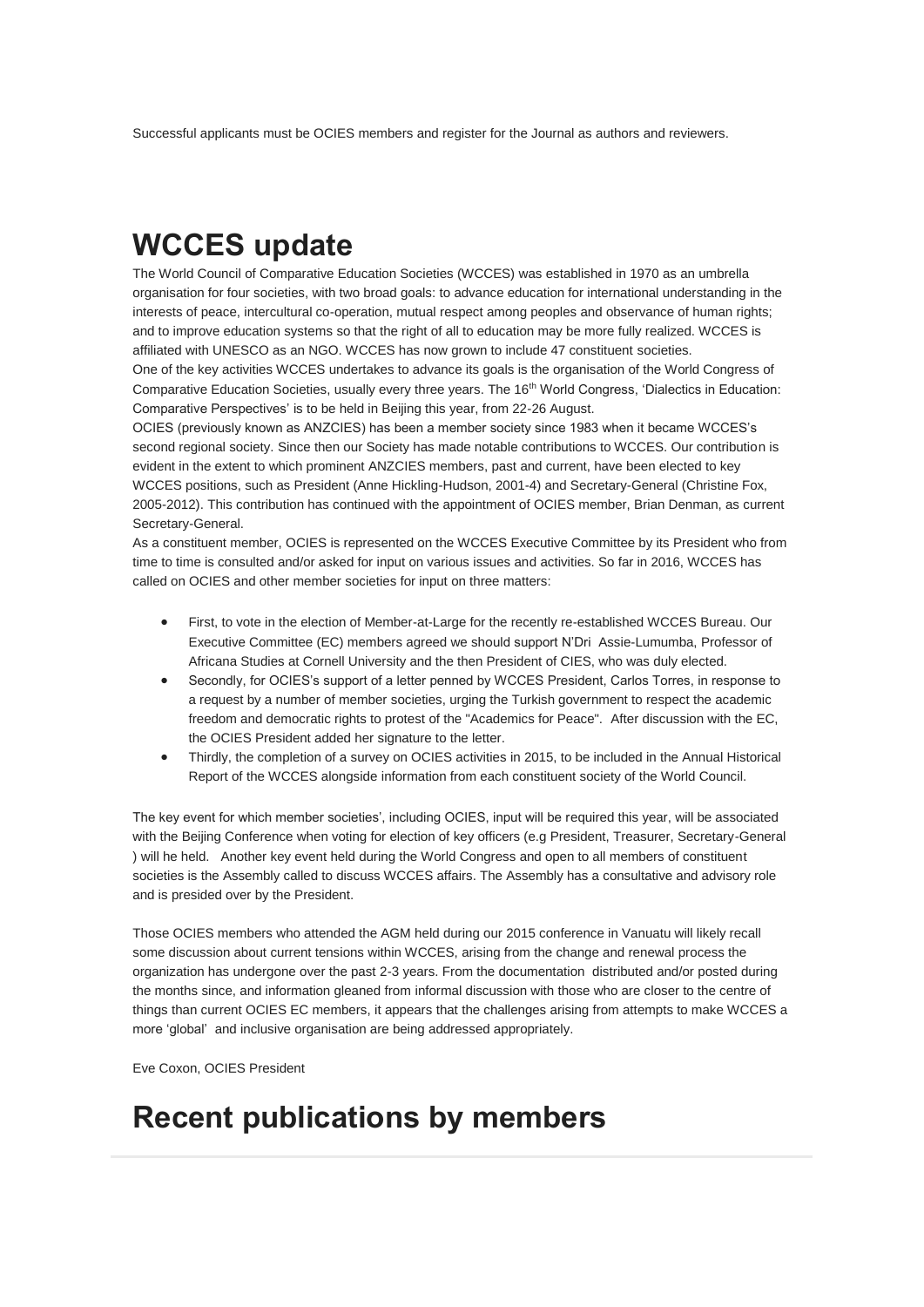Benzie, H (2015). Reflecting on feedback in a peer-led writing group.In C. Guerin, P Bartholomew & C Nygaard (eds), *Learning to research: Researching to learn*, Libri Publishing,Faringdon, Oxfordshire.

Benzie, H (2015). Third space strategists: International students negotiating the transition from Pathway program to postgraduate coursework degree. *International Education Journal: Comparative Perspectives*, 14(3), pp. 17-31.

Dr Alexandra McCormick edited a special issue of the journal:

McCormick, A (2016). Editorial. Changing context in comparative and international education: Geopolitical shifts and research in Australia. *International Education Journal: Comparative Perspectives*, 15(1),pp. 1-4.

### **Member profile**

We don't have a member profile for you this time but please consider featuring yourself in the next issue of the newsletter. One way of sharing some interesting information about yourself is to write briefly under the following sentence starters:

*I am…(insert your position and workplace) The main focus of my work is… I'm interested in… As an OCIES member I… I am reading… I am passionate about… Next I want to… I am proud of… What people may not know is…*

Please send your contribution with a photo to OCIES communications officer [helen.benzie@unisa.edu.au](mailto:helen.benzie@unisa.edu.au)

Deadline for next issue: **23 June 2016**

## **Journal update**

The next issue of the journal will be a general edition currently being prepared for June. The OCIES Conference Proceedings edition will be out in September and the a final general edition in December. *To read more visit the [Journal](http://openjournals.library.usyd.edu.au/index.php/IEJ) site.*

## **Join or renew your membership**

Has your membership lapsed? Would you like to join OCIES? Please see details on the [website.](https://ocies.org/members-area/members-login/)

# **Upcoming conferences**

3-5 May British Council *Going Global 2016* Cape Town International Convention Centre, Cape Town, South Africa <https://www.britishcouncil.org/going-global>

21-24 May International Institute of Education (IIE) 2016 Disneyland Resort Hotel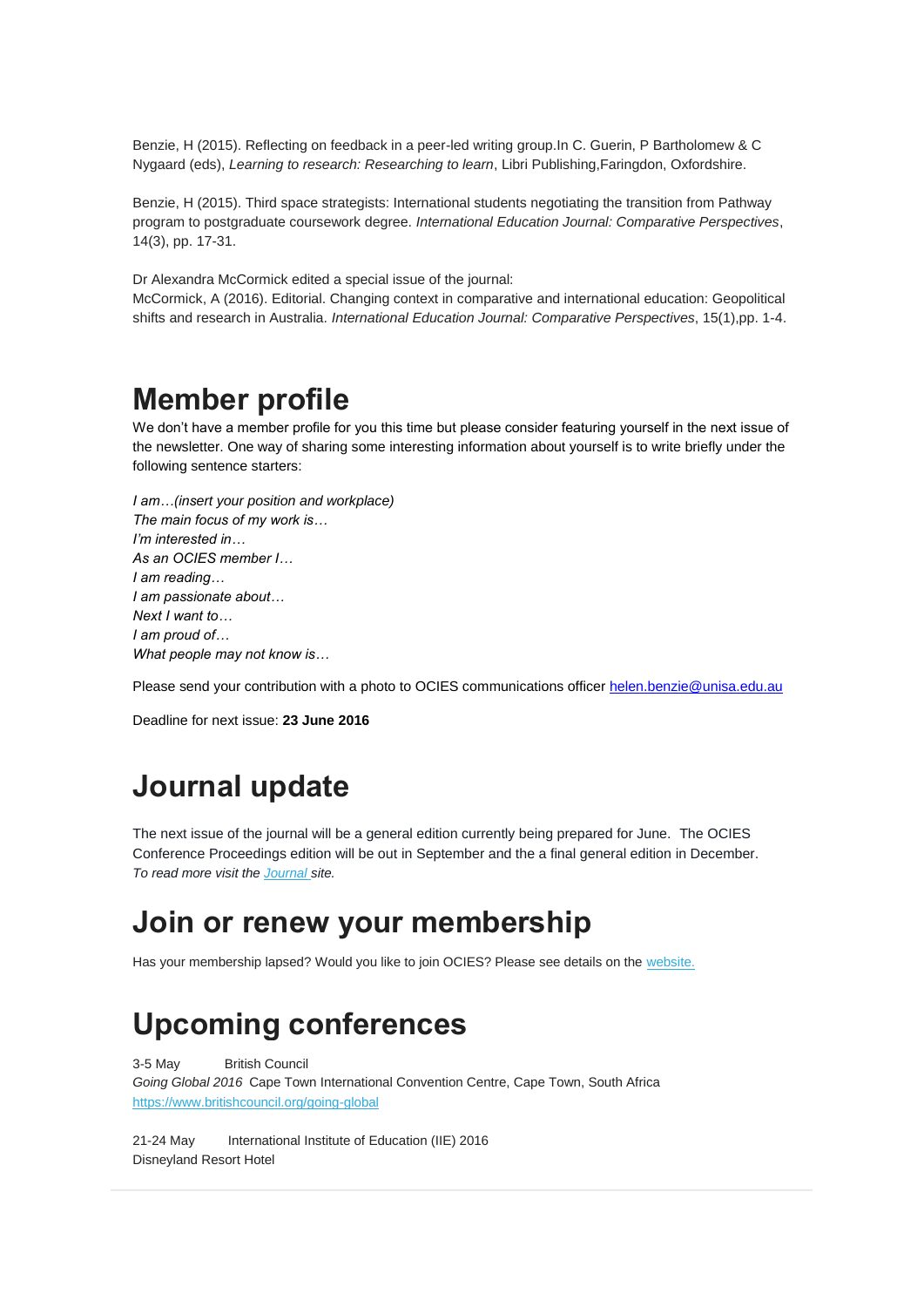Anaheim, CA <http://www.iienet2.org/Annual2/default.aspx>

22-24 May International Network for Quality Assurance Agencies in Higher Education Forum Fiji [http://www.inqaahe.org](http://www.inqaahe.org/)

29 May – 3 Jun NAFSA 2016 *Building Capacity for Global Learning* Denver, Colorado [http://www.nafsa.org/Attend\\_Events/Annual\\_Conference/](http://www.nafsa.org/Attend_Events/Annual_Conference/)

14-17 Jun XIV Annual Int'l Conference of the Bulgarian Comparative Education Society *Education Provision to Every One: Comparing Perspectives from Around the World* Sofia, Bulgaria [http://bces-conference.org](http://bces-conference.org/)

27-30 Jun Canada International Conference on Education University of Toronto, Toronto, Canada [http://www.ciceducation.org](http://www.ciceducation.org/)

4-7 Jul HERDSA 2016 *The Shape of Higher Education* The Esplanade Hotel Fremantle Fremantle, Western Australia [http://herdsa2016.org](http://herdsa2016.org/)

6 – 8 Jul 24th National Vocational Education and Training Research Conference No Frills Central Queensland University Rockhampton, Queensland [Link](https://www.ncver.edu.au/wps/portal/vetdataportal/restricted/newsEventsOpinionpieces/!ut/p/a0/hY_BTsMwEER_xRx6jNZx6iQ-IqrK7QWJgpT4Ujn20hrQpnVMCn9PCPSIOM281Y5GAwYaMGTHcLAp9GTfvtmU-00u7rRe8u291iXfVOvHh51-KriU0EJrqj8fVgJ2YMCcXPDQdr7Oy1KKzCvvsqUSRdapIs8qhZ23taqkRdj-19hAG17OZ3MLxvWU8CNBQ27EuJ-R0oLPOAleBmbJMxyn87DgVxUyHRn9bmRj764W_fuPn2Mp2kCBDizigDa6I5sanjEiOYTTq-3qz8vNF8MVTvo!/)

11-15 Jul State Higher Education Executive Officers Association (SHEEO) Annual Meeting Royal Sonesta Harbor Court Baltimore Baltimore, Maryland [http://www.sheeo.org/calendar/events/2016-sheeo-annual-meeting—baltimore-maryland](http://www.sheeo.org/calendar/events/2016-sheeo-annual-meeting%E2%80%94baltimore-maryland)

22-26 Aug XVI World Congress of Comparative Education Societies *Dialectics of Education: Comparative Perspectives* Beijing Normal University Beijing, China [http://www.wcces2016.org](http://www.wcces2016.org/)

22-24 Aug International Education Association of South Africa Global Conference Kruger National Park, South Africa [http://www.ieasa.studysa.org](http://www.ieasa.studysa.org/)

31 Aug – 3 Sep 38th Annual EAIR Forum Birmingham 2016 *Only Connect: Collaboration, cooperation and capacity building through HE partnerships* Birmingham City University, Birmingham, UK <http://www.eairweb.org/forum2016/>

12-14 Sep British Association of International and Comparative Education (BAICE) Achieving and Sustaining Quality Learning University of Nottingham Nottingham, UK